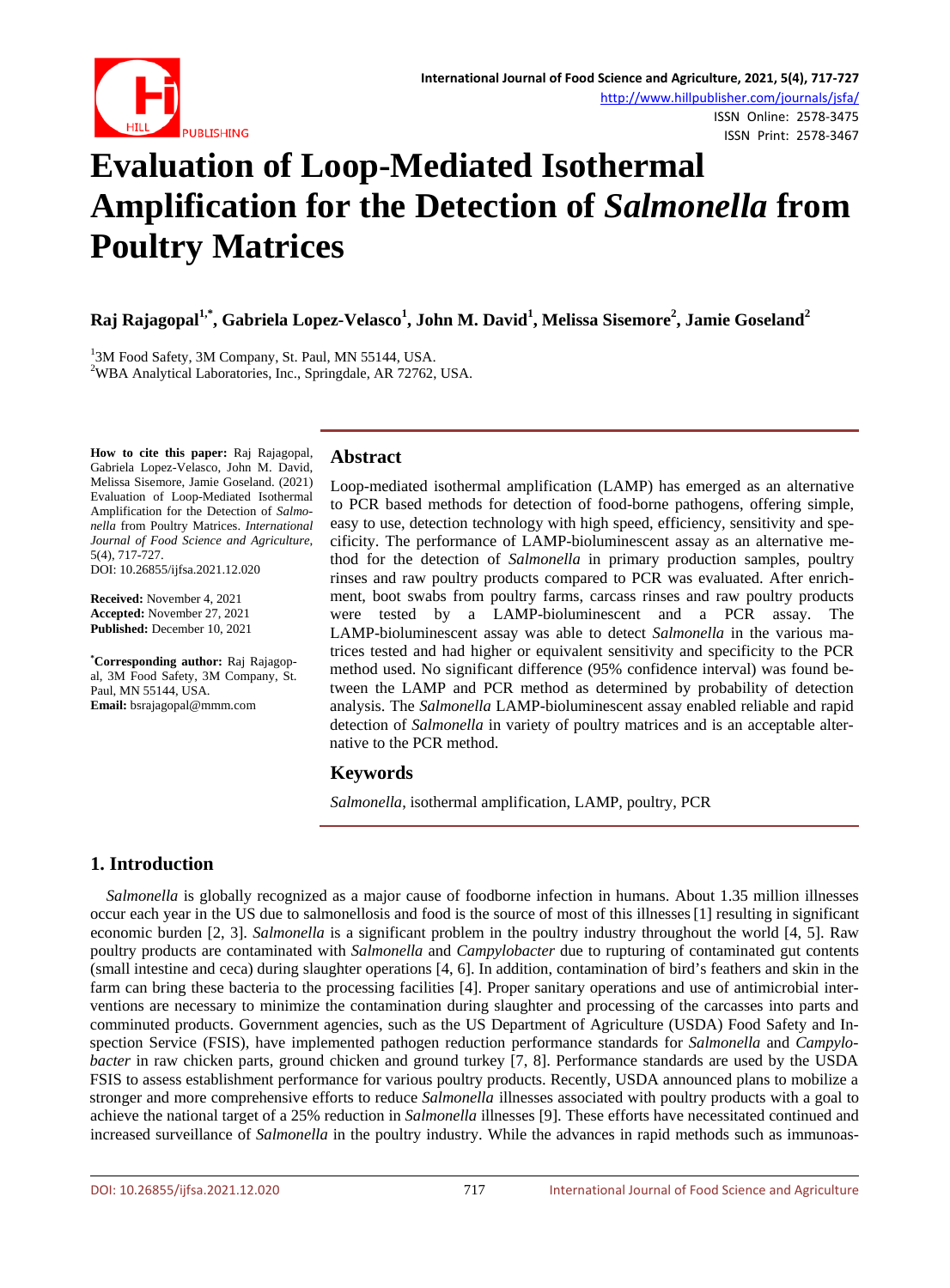says and PCR have enabled accurate detection of foodborne pathogens [10-14], there is still a need for a quicker, simpler and less expensive technology.

Loop-mediated isothermal amplification (LAMP) can amplify DNA under isothermal conditions (60 to 65°C) with high specificity and sensitivity in 60 min or less [15-18]. The DNA amplification is driven by *Bst* polymerase, a unique enzyme with DNA strand-displacement activity that enables the continuous, rapid isothermal amplification of DNA. LAMP uses multiple primers to recognize distinct regions of the genome and *Bst* DNA polymerase to provide continuous and rapid amplification of genetic material [15-18]. Compared to PCR, LAMP performs better as it has greater ability to amplify DNA in the presence of interfering substances often found in clinical, food and environmental samples [19-24]. LAMP has been coupled to a bioluminescent assay for the detection of amplified products, enabling simultaneous detection and amplification which provides real-time results and a short run time [25]. The LAMP-bioluminescent method offers a simpler, faster and streamlined approach to pathogen detection [26-33]. The *Salmonella* LAMP-bioluminescent assay, 3MTM Molecular Detection Assay 2 - *Salmonella* (MDA2SAL96) has been used for the detection of *Salmonella* in a variety of food matrices [26-33] and is equivalent to standard culture methods.

The objective of this study was to evaluate the performance of a *Salmonella* LAMP-bioluminescent assay for the detection of *Salmonella* in poultry rinses and raw poultry products as compared to a PCR assay. *Salmonella* LAMP assay was also evaluated for detection of *Salmonella* in primary production samples (boot swabs) as compared to the US National Poultry Improvement Plan (NPIP) method [34].

#### **2. Materials and methods**

The enrichment conditions for both the LAMP (MDA2SAL96, 3M Food Safety, St. Paul, MN) and the PCR method (BAX® System PCR assay for *Salmonella*, Hygiena LLC, Camarillo, CA) for various matrices are summarized in Table 1. The samples were enriched per recommended protocol (Table 1) and analyzed by the LAMP method (MDA2SAL96) or the PCR method (BAX® System PCR assay for *Salmonella*). For all samples analyzed with LAMP-bioluminescent assay, randomly selected samples were also analyzed with the external amplification control, 3M<sup>TM</sup> Molecular Detection Matrix Control (3M Food Safety), to assess sample interference during the amplification reaction. All samples analyzed by both molecular method were culture confirmed as outlined in Figures 1-3. Total aerobic counts in all matrices were also determined by serially diluting the sample homogenates in Butterfield's phosphate buffer (3M Food Safety) and plating on  $3M^{TM}$  Petrifilm<sup>TM</sup> Aerobic Count Plates (3M Food Safety). The plates were incubated for 48 hours at  $35 \pm 1$ °C and colonies were enumerated.

| Sample matrix                                             | Sample size                   | Enrichment<br>Enrichment<br>temperature<br>medium<br>$(\pm 1^{\circ}C)$ |           | Enrichment<br>time (hours) | Enrichment<br>medium     | Enrichment<br>temperature<br>$(\pm 2^{\circ}C)$ |           |
|-----------------------------------------------------------|-------------------------------|-------------------------------------------------------------------------|-----------|----------------------------|--------------------------|-------------------------------------------------|-----------|
|                                                           |                               |                                                                         | MDA2SAL96 |                            |                          | BAX® System PCR assay for Salmonella            |           |
| Whole bird carcass or<br>parts rinsed in 400<br>mL of BPW | $30 \text{ mL of}$<br>rinsate | 30 mL BPW ISO                                                           | 41.5      | 18-24                      | 30 mL BPW                | 35                                              | $20 - 24$ |
| Raw poultry products                                      | 325 g                         | $975$ mL<br>(pre-warmed)<br><b>BPW ISO</b>                              | 41.5      | 14-24                      | $1.625$ mL<br><b>BPW</b> | 35                                              | $20 - 24$ |
| NPIP method<br>Boot swabs from<br>primary production      | 1 boot swab                   | $100 \text{ mL}$ TT<br>broth                                            | 37        | $20 - 24$                  |                          |                                                 |           |

**Table 1. Sample preparation and enrichment protocols for** *Salmonella* **detection**

#### **2.1. Preparation of** *Salmonella* **inoculum**

Three *Salmonella* isolates were used in this study, *Salmonella enterica* Heidelberg *(*ATCC 8326), *Salmonella enterica* Senftenberg (ATCC 43845)*,* and wild isolate *Salmonella enterica* Enteritidis. The ATCC strains were obtained from ATCC, Manassas, VA and the wild isolate was from the culture collection of WBA Analytical Laboratories, Springdale, AR. To prepare a cocktail of *Salmonella* inocula, an isolated colony from tryptic soy agar (TSA, Edge Biologicals, Memphis, TN) was inoculated into 10 mL of Brain Heart Infusion Broth (BHI, Becton Dickinson, Franklin Lakes, NJ) using a sterile inoculating loop and incubated for 18 hours at 35°C. After incubation, all three BHI tubes were combined in one sterile 50 ml centrifuge tube and centrifuged at 5000 x g for 15 min at 6°C. The pellets were washed twice with 30 mL of sterile 0.85% saline and resuspended in 0.85% saline. Serial 10-fold dilutions of suspensions were prepared in 0.85% saline and 100 microliter of the dilutions was spread plated on TSA and incubated at 35°C for 18 hours. The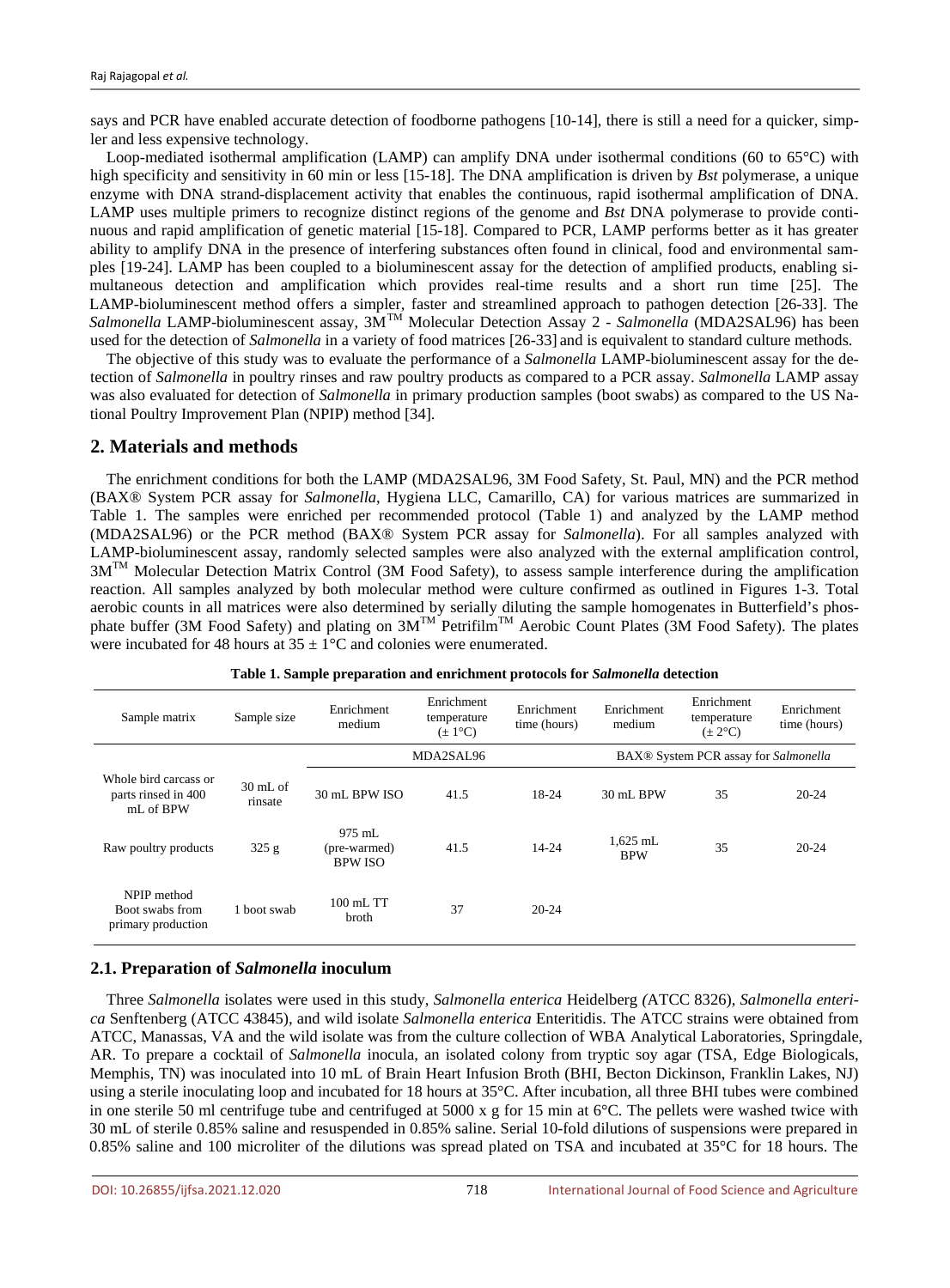colonies on TSA plates were counted, and an average count of each dilution was used to determine appropriate amount of inoculum added to each sample.

## **2.2. Primary production samples**

## **2.2.1 Boot swabs**

Thirty samples of boot swabs were collected in two farms (n=30/farm for a total of 60 samples) for *Salmonella* testing using sterile boot swab (cotton-poly blend fabric sock style boot cover) pre-moistened with double-strength skim milk (Solar Biologics Inc., Massena, NY). Briefly, a technician placed disposable plastic boot cover over the shoes to protect personal clothing and prevent cross contamination of the sample from shoe sole carryover. Then technician removed a sterile pre-moistened boot swab from the twirl-tie bag and placed over the boot cover and walked the entire length of one side of the poultry house. After sample collection, the boot swab was removed, immediately transferred to the original twirl-tie bag and transported to the the laboratory for further processing. One hundred mL of sterile TT broth (Edge Biologicals) was added to each of the bags. All the boot swabs were incubated at 37°C for 22 hours. The flow chart for detection of *Salmonella* in boot swabs is shown in Figure 1.





## **2.3. Poultry sample collection**

Whole chicken carcass rinsates and raw poultry products were collected from a commercial broiler abattoir. The samples were collected from the processing line at three sampling points (rehang, post-chill intervention and poultry parts processing).

#### **2.3.1 Rinsate collection**

Carcasses were collected from the poultry processing line, allowed to drain for at least 1 minute and aseptically transferred into a sterile poultry rinse bag (Nasco, Fort Atkinson, WI). A total of 400 mL of cold (kept at 2-8°C) buffered peptone water (BPW) (3M Food Safety) was added to each bag by pouring approximately half of the solution into the interior cavity and half onto the exterior of the carcass. The bag was closed to prevent leakage and the carcass or parts were rinsed by gently shaking for 1 minute using a 1-foot arm-arcing motion. The rinsate was aseptically transferred back into the original container, capped tightly and labeled with sample information. Rinsates were then transported in a cooler with ice to the laboratory and used for further testing.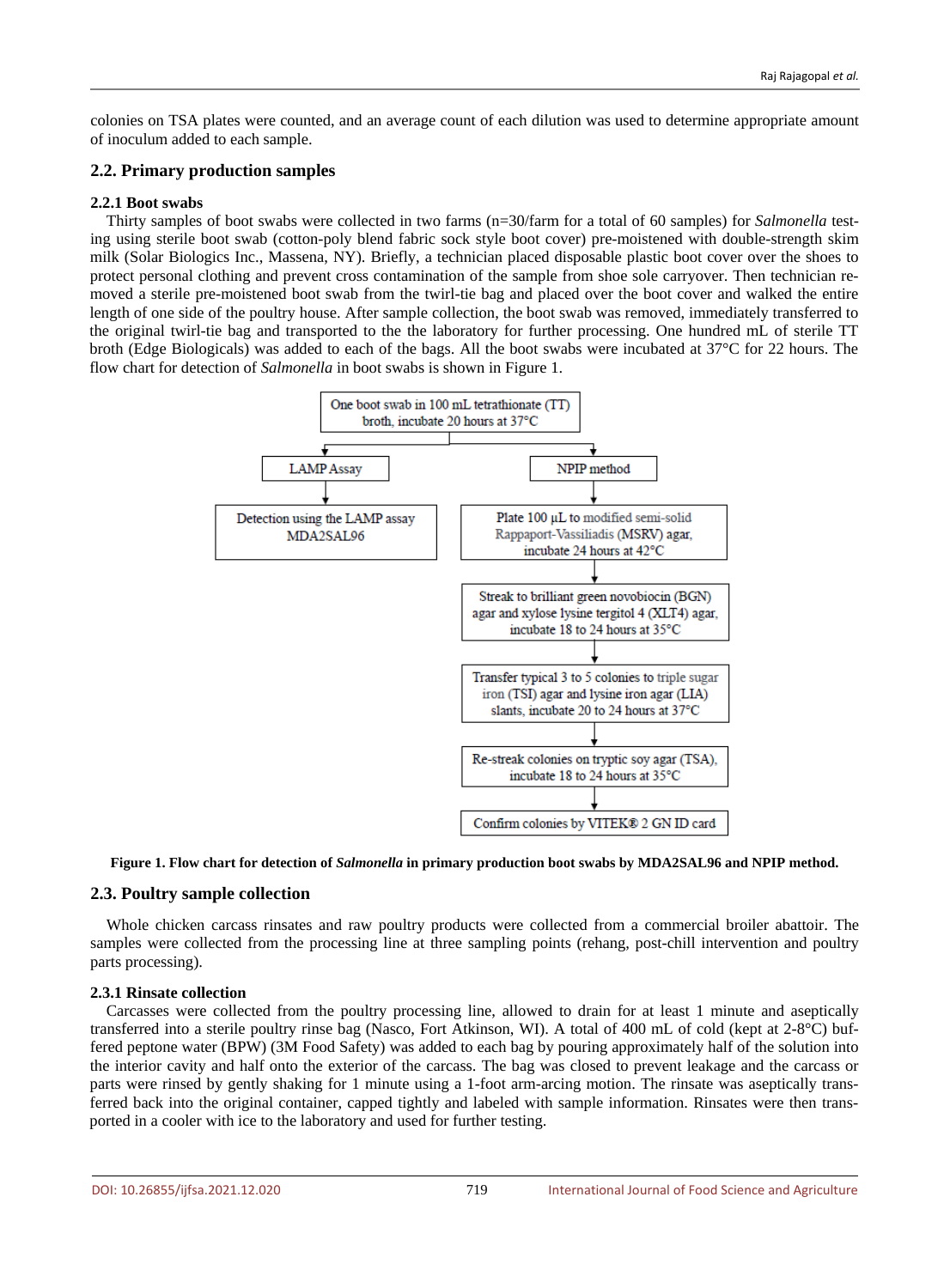## **2.3.2 Rinsate testing**

BPW rinsates were evaluated in an unpaired study to compare the LAMP method for detection of *Salmonella* against the PCR method. The flow chart for detection of *Salmonella* in rehang and post-chill rinsates is shown in Figure 2. A total of 120 rinsates, 30 rinsates from rehang carcasses and 30 rinsates from post-chill carcasses for each method were analyzed for *Salmonella* detection (total of 60 rinsates for each method).



#### **Figure 2. Flow chart for detection of** *Salmonella* **in poultry carcass or parts rinse by MDA2SAL96 and PCR method and culture confirmation.**

For each of the method, 30 mL of the rinsate was added to a sterile Samco<sup>TM</sup> Narrow Mouth Bio-Tite<sup>TM</sup> 90 mL specimen containers (Thermo Fisher Scientific, Rochester, NY) and processed for enrichment as follows. Ten rehang carcass rinsates and ten post-chill carcass rinsates were set up as controls (uninoculated) to screen for natural contamination. Twenty rehang carcass rinsates and twenty post-chill carcass rinsates were inoculated with 100 µL of bacterial suspension, described above, at 1 to 2 CFU per 30 mL of rinsates. Each of the control and inoculated rinsate was then combined with 30 mL of BPW ISO for the LAMP method and 30 mL of BPW for the PCR method. The samples were gently mixed and incubated at 41.5°C for 18 hours for the LAMP method and at 35°C for 20 hours for the PCR method (Table 1).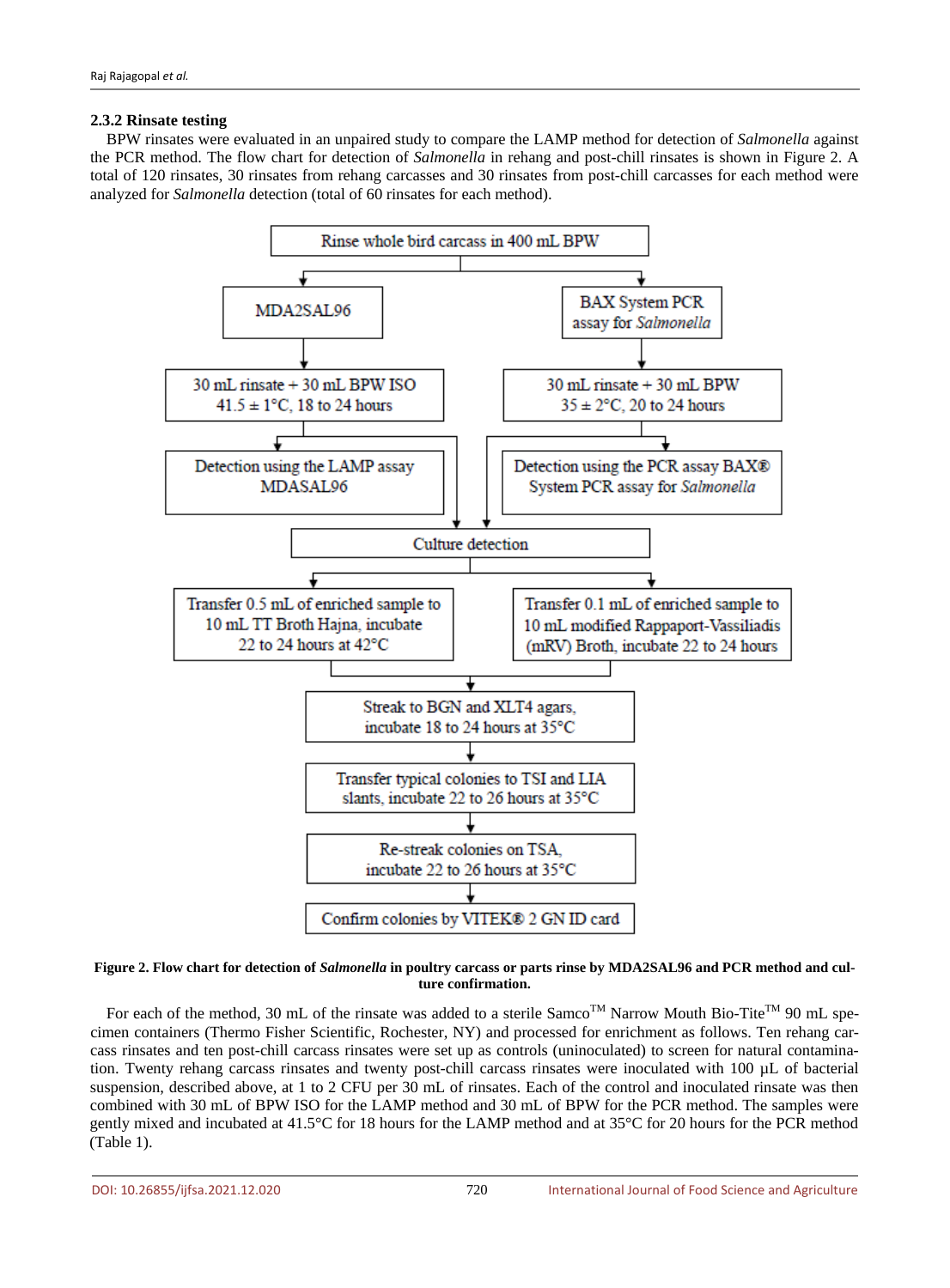#### **2.3.3 Raw poultry product preparation**

An unpaired study was done to compare the detection of *Salmonella* in raw poultry products (Figure 3) by the LAMP-bioluminescent assay and PCR method. Twelve types of raw products were utilized in this study. Using a pre-heated bead sterilizer and metal cutting utensils, ten 325 g samples were cut from each product type. The products were added to a 4 L sterile Whirl-Pak filter bag (Nasco, Fort Atkinson, WI). Two to three samples out of 5 samples for each product type was used to screen for natural contamination and the rest was inoculated with 100 µL of *Salmonella* suspension, described above, at 1 to 2 cfu/325 g test portion, and then stored at 4-8°C for 24 hours before enrichment.





#### **2.3.4 Raw poultry product testing**

For LAMP method, 325 g of sample (uninoculated or artificially contaminated) in a 4 L sterile Whirl-Pak filter bag (Nasco) was combined with 975 mL of BPW ISO, homogenized in a stomacher (Stomacher 3500, Seward Laboratory Systems Inc., Port Saint Lucie, FL) for 30 seconds and incubated at 41.5°C for 14 hours (Table 1).

For PCR method 325 g of sample (uninoculated or artificially contaminated) in a 4 L sterile Whirl-Pak filter bag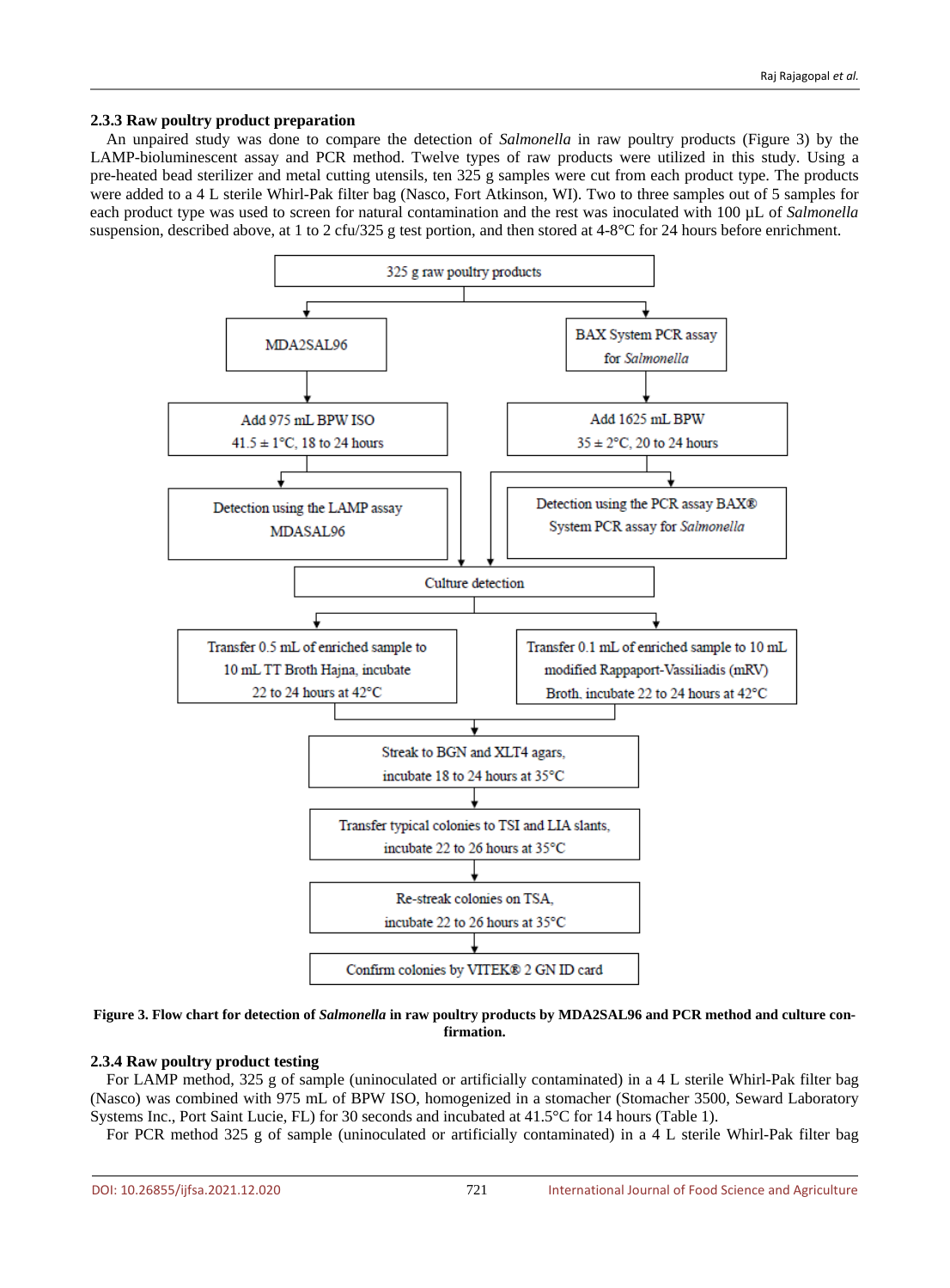(Nasco) was combined with 1,625 mL of BPW, homogenized in a stomacher (Seward Laboratory Systems Inc.) for 30 seconds and incubated at 35°C for 20 hours (Table 1).

#### **2.4.** *Salmonella* **detection**

For the LAMP assay, 20  $\mu$ L of sample after enrichment in BPW ISO (poultry rinsates and parts) or TT broth (boot swabs) was collected and processed for detection using the 3M™ Molecular Detection System following manufacturer's instructions (3M Food Safety). For the PCR method, samples (poultry rinsates and parts) were analyzed after enrichment in BPW by the BAX® System PCR assay for *Salmonella* assay following manufacturer's instructions.

Regardless of the presumptive results obtained by the two methods, primary enrichments from both the LAMP and the PCR method were culture-confirmed per the USDA FSIS Microbiology Laboratory Guidebook (MLG) 4.11 Culture reference method [35] with some modifications (Figures 2, 3). For boot swabs, TT broth enrichments were confirmed following NPIP method (Figure 1).

#### **2.5. Analysis of results**

The alternative method results (presumptive results) were compared to the culture method to determine false positive and false negative rates [36]. Presumptive results obtained for both carcass rinsates and raw poultry products for *Salmonella* detection with the LAMP and the PCR method were compared with the confirmed culture results and sensitivity (false negative rate) and specificity (false positive rate) [36] was calculated using equation 1 and 2, respectively.

$$
Sensitivity = \frac{\text{Number of true positives}}{\text{Number of true positives} + \text{Number of false negatives}} \, X \, 100 \tag{1}
$$

*Specificity* = 
$$
\frac{\text{Number of true negatives}}{\text{Number of true negatives} + \text{Number of false positives}} \quad X \, 100
$$
 (2)

True positives: culture-confirmed positive results

True negatives: culture-confirmed negative results

False negatives: presumptive negative results, positive culture results

False positives: presumptive positive results, negative culture results

For rinsate and product samples, Probability of Detection (POD) was computed for both the LAMP method (POD LAMP,  $POD<sub>2</sub>$ ) and the PCR method (POD PCR,  $POD<sub>1</sub>$ ) and used as a statistical model to validate LAMP method [37]. POD was calculated as the ratio of number of positives to total number of samples tested for each method at each analyte concentration. dPOD, the differential between the probability of detection (POD) for the LAMP method (POD<sub>2</sub>) and the POD for the PCR method  $(POD<sub>1</sub>)$  was computed. The lower and upper confidence limit (95% confidence interval) for  $POD_1$  and  $POD_2$  was calculated and used to calculate the lower and upper limit for dPOD [37]. If the confidence interval of a dPOD does not contain zero, then the difference is statistically significant at the 5% level [37].

## **3. Results**

#### **3.1. Primary production samples**

The boot swabs were not artificially inoculated as natural contamination was prevalent in the samples. Detection of *Salmonella* in naturally contaminated boot swabs showed different prevalence of *Salmonella* in the two sampled farms: 8 and 25 positives out of 30 samples were determined from farms A and B, respectively by the LAMP method. Presumptive results from the LAMP method were all culture confirmed and in total agreement with the NPIP method (Table 2).

|                                    |                      | Number of positive samples      |                                       |  |  |
|------------------------------------|----------------------|---------------------------------|---------------------------------------|--|--|
| Boot swabs <sup>a</sup>            | Number of boot swabs | Presumptive result <sup>b</sup> | Culture Confirmed result <sup>c</sup> |  |  |
|                                    |                      | MDA2SAL96                       |                                       |  |  |
| Natural contamination (Salmonella) | 30                   |                                 |                                       |  |  |
| Natural contamination (Salmonella) | 30                   | 25                              | 25                                    |  |  |

**Table 2. Detection of** *Salmonella* **in primary production boot swabs**

<sup>a</sup> Average background aerobic flora varied from 7.7 to 9.38 Log cfu/mL.

<sup>b</sup>Number of positive samples detected by the LAMP method, MDA2SAL96.

c All samples were culturally confirmed using NPIP method for *Salmonella* (Figure 1).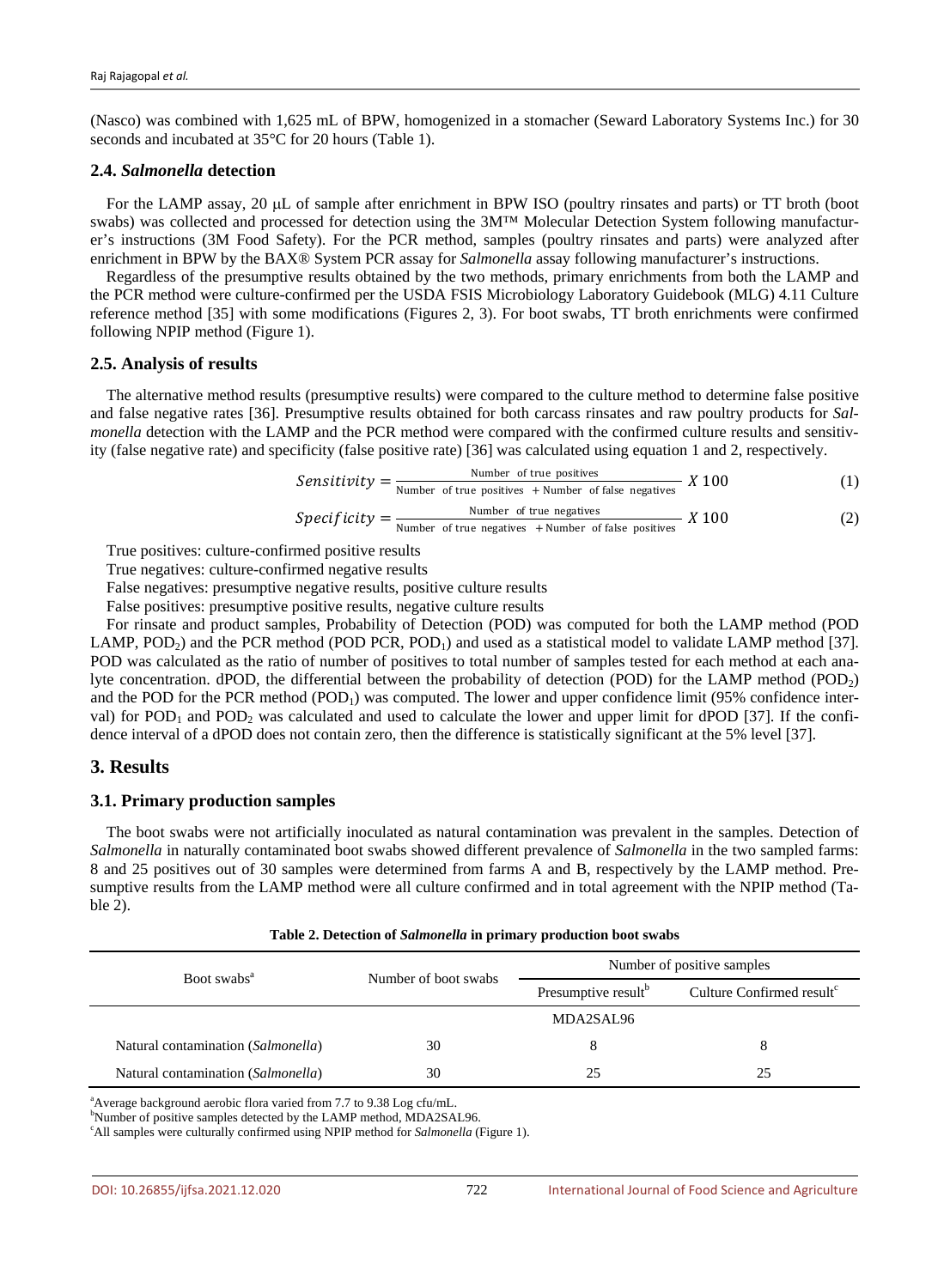#### **3.2.1** *Salmonella* **detection in Rehang carcass rinsates**

The average background aerobic flora in rehang rinsate was about 4.4 Log cfu/mL. Natural contamination of *Salmonella* was detected in 1 out of 10 rehang rinsates by the LAMP method and in 2 out of 10 rehang rinsates by the PCR method. For the 20 inoculated rinsate samples, *Salmonella* was detected in 18 samples analyzed with the LAMP method and in 17 samples for the PCR method (Table 3). Two confirmed samples could not be detected by the LAMP method and three samples by the PCR method. In addition, PCR method had one unconfirmed presumptive result. The sensitivity of the LAMP assay, was 91.3% and 87.5% for the PCR method. Specificity was 100% for the LAMP method and 90% for the PCR method.

In the initial culture screening from the rehang samples, four presumptive positive samples from the LAMP method and three presumptive positive samples from the PCR method were considered to be potential "false positives" as atypical characteristic colonies were seen on selective *Salmonella* agar. The presumptive positives were restreaked on several BGS and XLT4 agar and up to three additional typical and atypical colonies were collected from *Salmonella* selective agar for biochemical identification. With additional colony identification, presumptive positive samples were confirmed as *Salmonella*. Some of the atypical colonies were identified as *Escherichia coli*, *Proteus mirabilis*, *Klebsiella pneumoniae* and *Citrobacter freundii.*

**3.2.2** *Salmonella* **detection in Post-chill carcass rinsates**

The average background aerobic flora in post-chill rinsates was about 2.28 Log cfu/mL. No natural *Salmonella* contamination was detected in any of the control (uninoculated) samples, while *Salmonella* was detected in 19 out of the 20 rinsates analyzed for both methods. Presumptive results obtained by both the methods were in 100% agreement with culture confirmation results (Table 3). The sensitivity and specificity of both the methods for the post-chill rinsates was 100%.

| <b>Rinsate</b> <sup>a</sup> | Number of<br>rinsates | Presumptive<br>result <sup>b</sup> | Culture<br>Confirmed result <sup>c</sup> | Number of<br>Presumptive<br>result <sup>b</sup><br>rinsates |                | Culture<br>Confirmed result <sup>c</sup> |  |
|-----------------------------|-----------------------|------------------------------------|------------------------------------------|-------------------------------------------------------------|----------------|------------------------------------------|--|
| Rehang carcass              |                       | MDA2SAL96                          |                                          | BAX® System PCR assay for Salmonella                        |                |                                          |  |
| Natural contamination       | 10                    |                                    |                                          | 10                                                          | $\overline{2}$ |                                          |  |
| Salmonella <sup>d</sup>     | 20                    | 18                                 | 20                                       | 20                                                          | 17             | 20                                       |  |
| Total                       | 30                    | 19                                 | 21                                       | 30                                                          | 19             | 21                                       |  |
| Post-chill carcass          |                       |                                    |                                          |                                                             |                |                                          |  |
| Natural contamination       | 10                    | $\boldsymbol{0}$                   | $\boldsymbol{0}$                         | 10                                                          | $\mathbf{0}$   | $\theta$                                 |  |
| Salmonella <sup>d</sup>     | 20                    | 19                                 | 19                                       | 20                                                          | 19             | 19                                       |  |
| Total                       | 30                    | 19                                 | 19                                       | 30                                                          | 19             | 19                                       |  |

**Table 3. Comparison between the LAMP assay and the PCR method for the detection of** *Salmonella* **in carcass rinsates**

a Average background aerobic flora varied from 3.14 to 4.4 Log cfu/mL for rehang rinsate and 2.5 to 2.28 Log cfu/mL for post-chill rinsate. b Number of positive samples detected by molecular method (MDA2SAL96 for LAMP and BAX® System PCR assay for *Salmonella* for PCR). <sup>c</sup>All samples were culturally confirmed as outlined in Figure 2.

d Rinsates were inoculated with about 1 to 2 cfu/rinsate.

#### **3.2.3 Raw poultry products**

The average background aerobic flora in various products ranged from 1.3 to 5.9 Log cfu/g (Table 4). One confirmed sample was not detected by the LAMP method (seasoned chicken breast) and two confirmed samples were not detected by the PCR method (chicken thighs and ground chicken). In addition, both methods had one unconfirmed presumptive positive result. Sensitivity for the detection of *Salmonella* in raw chicken products was 96.6% for the LAMP method and 93.3% for the PCR method. The specificity was 97% for both methods.

The  $3M<sup>TM</sup>$  Molecular Detection System uses an external amplification control, MDMC, to assess sample interference during the DNA isothermal amplification reaction. All matrices evaluated in this study for *Salmonella* detection resulted in a valid result with the MDMC indicating no inhibition of amplification reaction with any of the matrices tested in this study. Similarly, all matrices gave valid internal amplification result with the PCR method (BAX® System PCR assay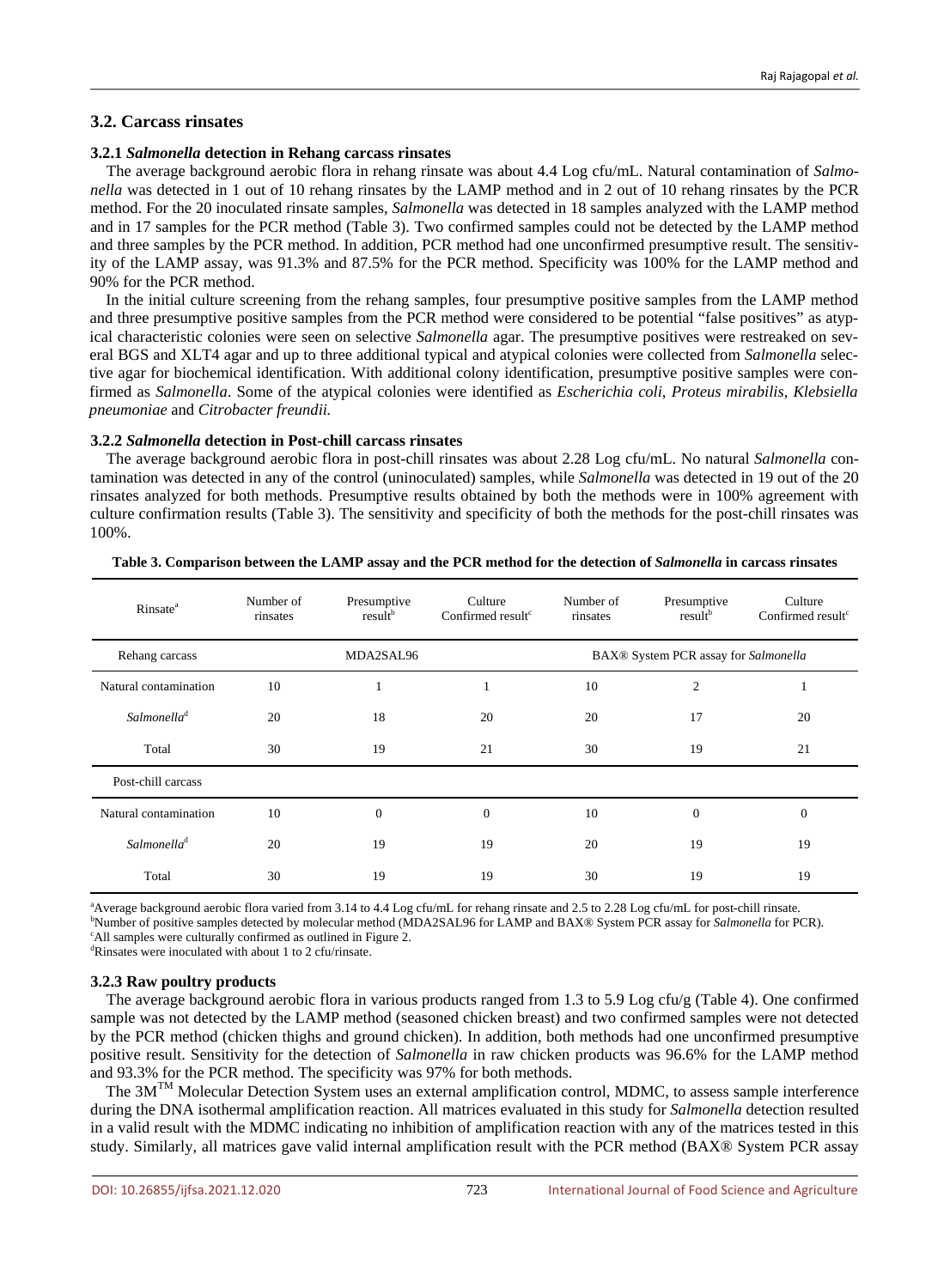## for *Salmonella*).

|                                      | Background flora |                      | MDA2SAL96                          |                                  | BAX® System PCR assay for Salmonella |                                    |                                  |  |
|--------------------------------------|------------------|----------------------|------------------------------------|----------------------------------|--------------------------------------|------------------------------------|----------------------------------|--|
| Product <sup>a</sup>                 | (Log cfu/g)      | Number of<br>samples | Presumptive<br>result <sup>b</sup> | Confirmed<br>result <sup>c</sup> | Number of<br>samples                 | Presumptive<br>result <sup>b</sup> | Confirmed<br>result <sup>c</sup> |  |
| Ground Turkey                        | 1.90             | 5                    | $\Omega$                           | $\mathbf{0}$                     | 5                                    |                                    |                                  |  |
| <b>Marinated Tenders</b>             | 3.41             | 5                    | $\overline{c}$                     | 1                                | 5                                    |                                    | 0                                |  |
| Partially fried Chick-<br>en Patties | 6.36             | 5                    | $\overline{c}$                     | $\overline{c}$                   | 5                                    | 1                                  |                                  |  |
| Partially fried Chick-<br>en Nuggets | 4.10             | 5                    | 5                                  | 5                                | 5                                    | 5                                  | 5                                |  |
| Whole Bird without<br>giblets        | 3.05             | 5                    | 3                                  | 3                                | 5                                    | 3                                  | 3                                |  |
| Mechanically Sepa-<br>rated Chicken  | 5.43             | 5                    | 5                                  | 5                                | 5                                    | 5                                  | 5                                |  |
| Seasoned Chicken<br><b>Breast</b>    | 4.12             | 5                    | $\overline{c}$                     | 3                                | 5                                    | 3                                  | 3                                |  |
| Plain Chicken Breast                 | 3.41             | 5                    | 3                                  | 3                                | 5                                    | $\Omega$                           | 0                                |  |
| <b>Chicken Tenders</b>               | 2.08             | 5                    | 2                                  | $\overline{c}$                   | 5                                    | $\overline{c}$                     | 2                                |  |
| Chicken Thighs                       | 6.49             | 5                    |                                    | 1                                | 5                                    | 3                                  | 4                                |  |
| Ground Chicken                       | 3.65             | 5                    |                                    | 1                                | 5                                    | 2                                  | 3                                |  |
| Chicken Legs                         | 6.51             | 5                    | 2                                  | $\overline{c}$                   | 5                                    |                                    |                                  |  |
| Total                                |                  | 60                   | 28                                 | 28                               | 60                                   | 27                                 | 28                               |  |

|  | Table 4. Comparison between the LAMP assay and the PCR method for the detection of Salmonella in raw poultry products |  |  |  |  |
|--|-----------------------------------------------------------------------------------------------------------------------|--|--|--|--|
|--|-----------------------------------------------------------------------------------------------------------------------|--|--|--|--|

a Naturally contaminated or artificially inoculated samples with about 1 to 2 cfu/sample of *Salmonella*.

b Number of positive samples detected by molecular method (MDA2SAL96 for LAMP and BAX® System PCR assay for *Salmonella* for PCR).

<sup>d</sup>Number of positive samples detected through culture (Figure 3). All samples were culturally confirmed regardless of presumptive results.

#### **3.2.4 Data analysis**

Analysis of dPOD for carcass rinses and raw poultry products showed that the detection of *Salmonella* spp. with the alternative LAMP method was not significantly different (95% confidence interval) from the PCR method (Table 5).

| Table 5. Probability of detection for unpaired comparison between the LAMP assay and the PCR method for the detection of |
|--------------------------------------------------------------------------------------------------------------------------|
| <i>Salmonella</i> in various poultry matrices                                                                            |

| Matrix                     | Inoculation level <sup>a</sup> | $N^b$ | Confirmed positives<br>(PCR) | Confirmed positives<br>(LAMP) | $POD_1^c$ | POD <sub>2</sub> <sup>d</sup> | dPOD <sup>e</sup> |         | $95\%$ CI <sup>t</sup> |  |
|----------------------------|--------------------------------|-------|------------------------------|-------------------------------|-----------|-------------------------------|-------------------|---------|------------------------|--|
| Carcass rinse (rehang)     | Natural                        | 10    | $\overline{2}$               |                               | 0.2       | 0.1                           | 0.1               | $-0.24$ | 0.42                   |  |
|                            | Low                            | 20    |                              | 18                            | 0.85      | 0.90                          | 0.05              | $-0.17$ | 0.27                   |  |
|                            | Natural                        | 10    | $\mathbf{0}$                 | $\overline{0}$                | $\Omega$  | $\Omega$                      | 0                 | $-0.28$ | 0.28                   |  |
| Carcass rinse (post-chill) | Low                            | 20    | 19                           | 19                            | 0.95      | 0.95                          | 0                 | $-0.19$ | 0.19                   |  |
| Raw poultry products       | Low/Natural                    | 60    | 27                           | 28                            | 0.45      | 0.47                          | 0.02              | $-0.16$ | 0.19                   |  |

a Samples were inoculated with about 1 to 2 cfu/rinsate.

<sup>b</sup>N: Total number of samples analyzed with each of the method.

 ${}^{c}POD_1$ : Probability of Detection for the PCR method.

 ${}^{d}$ POD<sub>2</sub>: Probability of Detection for the LAMP method.

<sup>e</sup>dPOD: Differential between the  $POD<sub>1</sub>$  and the  $POD<sub>2</sub>$ .

95% CI: LCL is the lower confidence level, UCL is the upper confidence level. If the confidence interval (CI) of a dPOD contains zero, then the difference is not statistically significant at the 5% level.

## **4. Discussion**

LAMP uses a unique DNA polymerase for continuous DNA amplification that is resistant to matrix interference and inhibitors [15-24]. LAMP assays have the same or higher sensitivity compared to PCR assays and traditional culture methods in detecting foodborne pathogens such as *Salmonella*, *Listeria* spp., *Listeria monocytogenes*, *Campylobacter*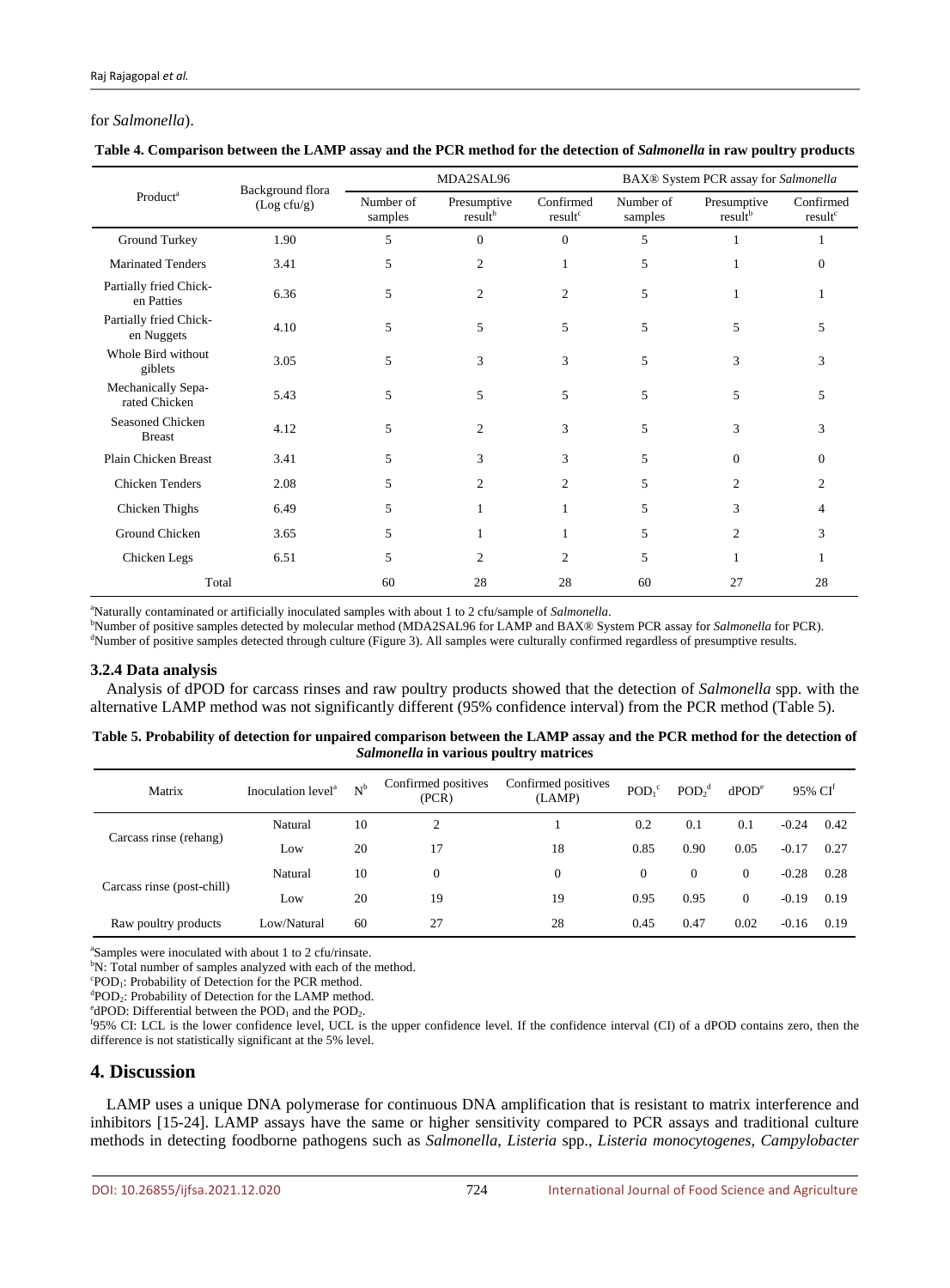and others from various food matrices [22-24, 26-33, 38, 39].

The LAMP assay (MDA2SAL96) used in this study provided next day results for detection of *Salmonella* in boot swab samples and was comparable (100% agreement) to NPIP culture-based method. Hence, *Salmonella* can be detected by the LAMP method in boot swabs by direct enrichment in TT broth. Similarly, the LAMP assay was able to detect *Salmonella* in rehang and post-chill rinsates and raw poultry products and had higher or equivalent sensitivity and specificity to the PCR method.

In the initial culture screening of rinse and raw poultry products samples, some samples in both methods had atypical colonies on differential selective *Salmonella* agar. Further testing identified some atypical colonies as true *Salmonella*. This illustrates the challenge of isolating *Salmonella* from samples with competitive microflora as the associated microflora are also recovered in selective agars in addition to atypical phenotypes often exhibited by *Salmonella* [40]. Molecular methods based on amplification of specific DNA targets in pathogenic microorganisms are more specific than traditional method that is based on the use of selective agents or biochemical reactions. While colony confirmation is still relevant to laboratory testing, it is also important to recognize the higher specificity of molecular detection methods for pathogen testing [10-14].

*Salmonella* LAMP-bioluminescent assay has been successfully used for *Salmonella* detection in a variety of food samples [26-30, 32, 33]. The results from this study further validate that the LAMP-bioluminescent method is capable of detecting *Salmonella* in poultry related matrices with higher or equivalent sensitivity and specificity to the PCR method used in the study.

New performance standards adopted by USDA FSIS and other government agencies require specific and sensitive methods for detection of *Salmonella* in variety of poultry matrices. The LAMP method used in this study enables rapid detection of *Salmonella* in matrices commonly analyzed by the poultry industry. Recently, the USDA FSIS has updated Microbiology Laboratory Guidebook (MLG) to include 3M<sup>TM</sup> Molecular Detection Assays for *Salmonella* [35] and *Listeria monocytogenes* [41] giving further validation to LAMP assays as suitable alternative to PCR assays.

#### **5. Conclusions**

This study evaluated the performance of a LAMP-bioluminescent assay for the detection of *Salmonella* in primary production samples, poultry rinses and raw poultry products compared to a PCR method. Samples were tested after enrichment by LAMP-bioluminescent assay and PCR method. The alternative LAMP-bioluminescent assay was able to detect *Salmonella* in the various matrices tested and had higher or equivalent sensitivity and specificity to the PCR method used. There was no significant difference (95% confidence interval) between the LAMP and PCR method for detection of *Salmonella* in poultry matrices tested. Hence, the *Salmonella* LAMP-bioluminescent assay is an acceptable alternative to the PCR method for rapid detection of *Salmonella* in variety of poultry matrices.

## **6. Acknowledgements**

All the work was conducted at WBA Analytical Laboratories, Inc. under the direction of 3M Food Safety. The authors gratefully acknowledge WBA management for support and use of facilities to conduct the study.

## **7. Conflict of interest**

The authors, R. Rajagopal, G. Lopez-Velasco and J. M. David are employees of 3M Food Safety which offers multiple commercial solutions, including 3M™ Molecular Detection System and 3M™ Molecular Detection Assays to the food industry. Melissa Sisemore and Jamie Goseland are employees of WBA Analytical Laboratory. WBA Analytical Laboratories provides microbiological and chemical analysis, product research and development, and technical services to its customers.

#### **References**

- [1] CDC. (2021). *Salmonella* and food. https://www.cdc.gov/salmonella/index.html, Accessed October 25, 2021.
- [2] Scallan, E., Hoekstra, R. M., Angulo, F. J., Tauxe, R. V., Widdowson, M. A., Roy, S. L., Jones, J. L., and Griffin, P. M. (2011). Foodborne illness acquired in the United States—major pathogens. Emerging infectious diseases, 17: 7-15. https://doi.org/10.3201/eid1701.p11101.
- [3] Scharff, R. L. (2012). Economic burden from health losses due to foodborne illness in the United States. Journal of Food Protection, 75: 123-31.
- [4] Russell, S. (2012). Controlling *Salmonella* in poultry production and processing, CRC press, Boca Raton, Florida.
- [5] WHO. (2015). WHO estimates of the global burden of foodborne diseases: foodborne disease burden epidemiology reference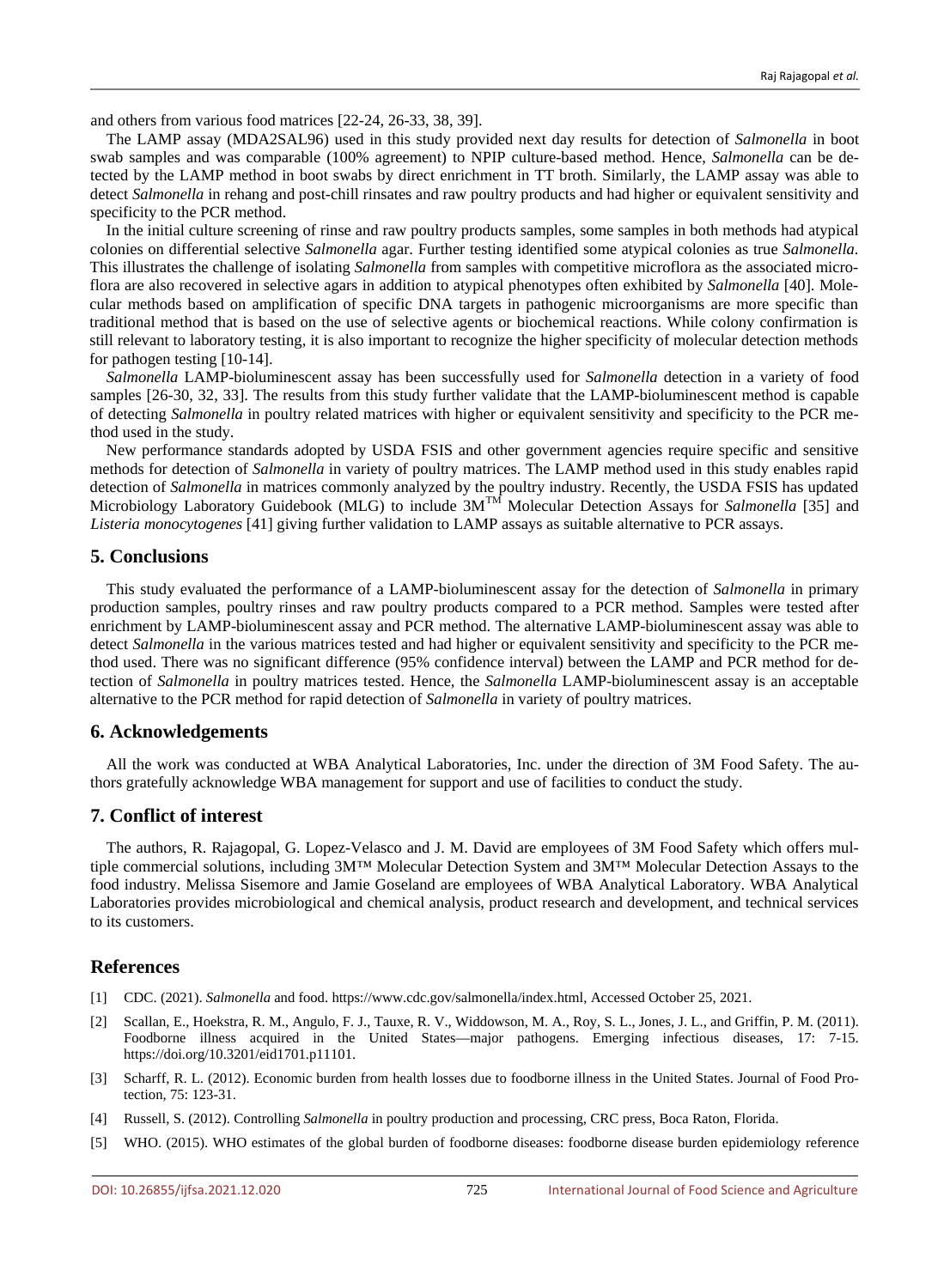group 2007-2015. http://apps.who.int/iris/bitstream/handle/10665/199350/9789241565165\_eng.pdf?sequence=1&ua=1, Accessed date: October 25, 2021.

- [6] Rouger, A., Tresse, O., and Zagorec, M. (2017). Bacterial contaminants of poultry meat: sources, species, and dynamics. Microorganisms, 5: 50. https://doi.org/10.3390/microorganisms5030050.
- [7] USDA FSIS. (2015). Changes to the *Salmonella* and *Campylobacter* verification testing program: proposed performance standards for *Salmonella* and *Campylobacter* in not-ready to-eat comminuted chicken and turkey products and raw chicken parts and related agency verification procedures and other changes to agency sampling. FSIS-2014-0023, Federal Register, 80: 3940-3950.
- [8] USDA FSIS. (2019). Changes to the *Campylobacter* verification testing program: revised performance standards for *Campylobacter* in not-ready-to-eat comminuted chicken and turkey and related agency procedures. FSIS-2018-0044, Federal Register, 84: 38203-38210.
- [9] USDA FSIS. (2021). USDA launches new effort to reduce *Salmonella* illnesses linked to poultry. Press release no. 0223.21. https://www.usda.gov/media/press-releases/2021/10/19/usda-launches-new-effort-reduce-salmonella-illnesses-linked-poultry, Accessed October 30, 2021.
- [10] Jasson, V., Jacxsens, L., Luning, P., Rajkovic, A., and Uyttendaele, M. (2010). Alternative microbial methods: an overview and selection criteria. Food Microbiology, 27: 710-730. http://dx.doi.org/10.1016/j.fm.2010.04.008.
- [11] Mangal, M., Bansal, S., Sharma, S. K., and Gupta, R. K. (2016). Molecular detection of foodborne pathogens: a rapid and accurate answer to food safety. Critical Reviews in Food Science and Nutrition, 56: 1568-1584. https://doi.org/10.1080/10408398.2013.782483.
- [12] Park, S. H., Aydin, M., Khatiwara, A., Dolan, M. C., Gilmore, D. F., Bouldin, J. L., Ahn, S., and Ricke, S. C. (2014). Current and emerging technologies for rapid detection and characterization of *Salmonella* in poultry and poultry products. Food Microbiology, 38: 250-262. https://doi.org/10.1016/J.FM.2013.10.002.
- [13] Souii, A., M´hadheb-Gharbi, M. B., and Gharbi, J. (2016). Nucleic acid-based biotechnologies for food-borne pathogen detection using routine time-intensive culture-based methods and fast molecular diagnostics. Food Science and Biotechnology, 25: 11-20. https://doi.org/10.1007/s10068-016-0002-1.
- [14] Wiedmann, M., Wang, S., Post, L., and Nightingale, K. (2014). Assessment criteria and approaches for rapid detection methods to be used in the food industry. Journal of Food Protection, 77: 670-690. http://dx.doi.org/10.4315/0362-028X.JFP-13-138.
- [15] Mori, Y. and Notomi, T. (2009). Loop-mediated isothermal amplification (LAMP): a rapid, accurate, and cost-effective diagnostic method for infectious diseases. Journal of Infection and Chemotherapy, 15: 62-69.
- [16] Mori, Y., Kanda, H., and Notomi, T. (2013). Loop-mediated isothermal amplification (LAMP): recent progress in research and development. Journal of Infection and Chemotherapy, 19: 404-411.
- [17] Notomi, T., Mori, Y., Tomita, N., and Kanda, H. (2015). Loop-mediated isothermal amplification (LAMP): principle, features, and future prospects. Journal of Microbiology, 53: 1-5. https://doi.org/10.1007/s12275-015-4656-9.
- [18] Notomi, T., Okayama, H., Masubuchi, H., Yonekawa, T., Watanabe, K., Amino, N., and Hase, T. (2000). Loop-mediated isothermal amplification of DNA. Nucleic Acids Res., 28: E63.
- [19] Kaneko, H., Kawana, T., Fukushima, E., and Suzutani, T. (2007). Tolerance of loop-mediated isothermal amplification to a culture medium and biological substances. Journal of Biochemistry and Biophysical Methods, 70: 499-501.
- [20] Niessen, L., Luo, J., Denschlag, C., and Vogel, R. F. (2013). The application of loop-mediated isothermal amplification (LAMP) in food testing for bacterial pathogens and fungal contaminants. Food Microbiology, 36: 191-206. http://dx.doi.org/10.1016/j.fm.2013.04.017.
- [21] Plutzer, J. and Karanis, P. (2009). Rapid identification of *Giardia duodenalis* by loop-mediated isothermal amplification (LAMP) from faecal and environmental samples and comparative findings by PCR and real-time PCR methods. Parasitology Research, 104: 1527-1533.
- [22] Yang, Q., Wang, F., Prinyawiwatkul, W., and Ge, B. (2014). Robustness of *Salmonella* loop-mediated isothermal amplification assays for food applications. Journal of Applied Microbiology, 116: 81-88. https://doi.org/10.1111/jam.12340.
- [23] Yang, Q., Domesle, K. J., and Ge, B. (2018). Loop-mediated isothermal amplification for *Salmonella* detection in food and feed: current applications and future directions. Foodborne Pathogens and Disease, 15: 309-331. https://doi.org/10.1089/fpd.2018.2445.
- [24] Domesle, K. J., Yang, Q., Hammack, T. S., and Ge, B. (2018). Validation of a *Salmonella* loop-mediated isothermal amplification assay in animal food. International Journal of Food Microbiology, 264: 63-76. https://doi.org/10.1016/j.ijfoodmicro.2017.10.020.
- [25] Gandelman, O. A., Church, V. L., Moore, C. A. Kiddle, G., Carne, C. A., Parmar, S., Jalal, H., Tisi, L. C., and Murray, J. A. (2010). Novel bioluminescent quantitative detection of nucleic acid amplification in real-time. PLoS ONE, 5: e14155. https://doi.org/10.1371/journal.pone.0014155.